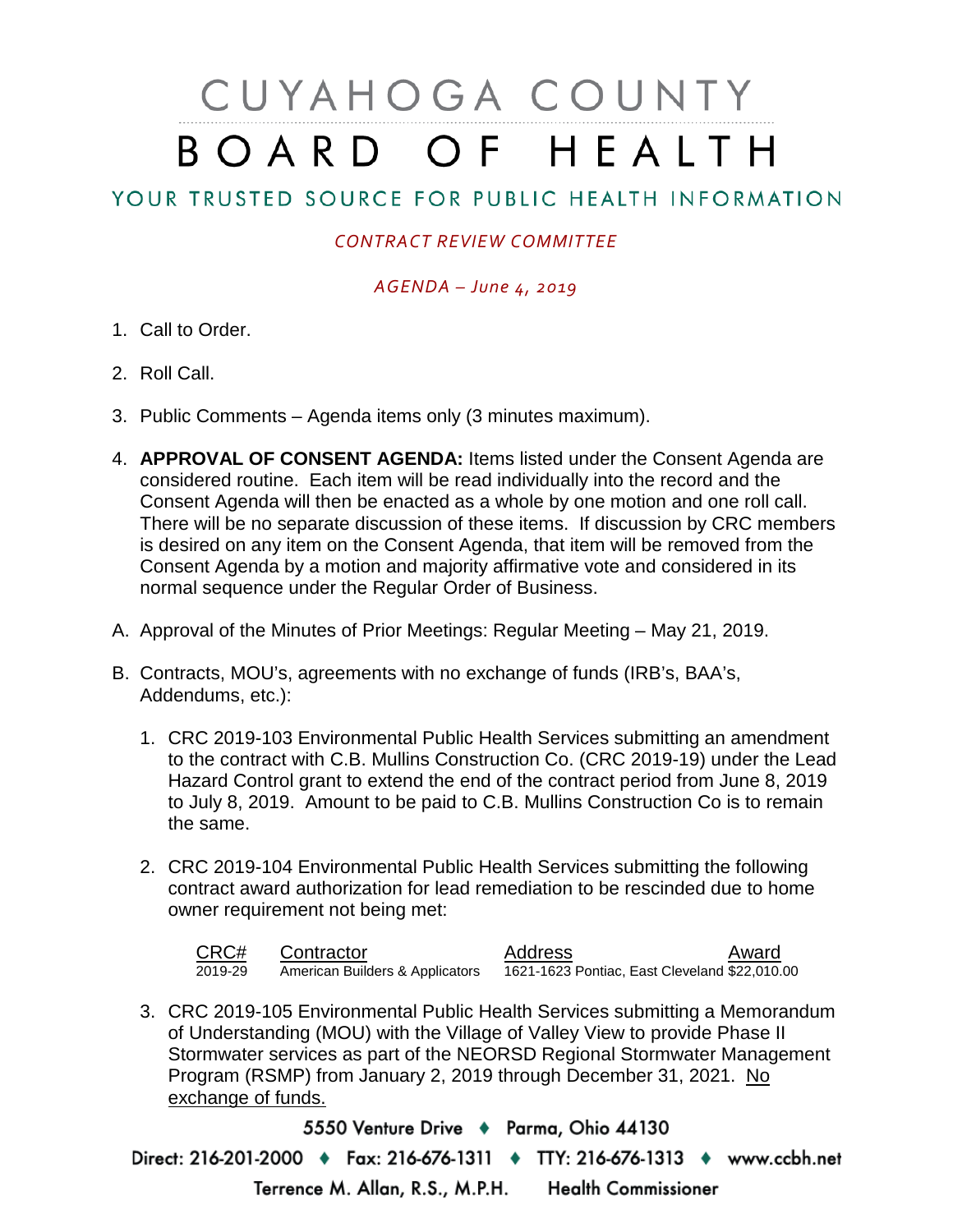#### 5. **CONTRACTS AND AWARDS:**

- A. Tabled Items
	- 1. CRC 2018-100 7208 Broadview Rd. Parma, Ohio 44134
	- 2. CRC 2018-123 7454 Bronson Rd. Olmsted Township, Ohio 44138
	- 3. CRC 2019-101 Epidemiology Surveillance and Informatics Services submitting an agreement with A Vision of Change, Inc. (AVOC) from June 1, 2019 through May 31, 2020. Amount to be paid to AVOC is not to exceed \$13,200.00.

Purpose: To deploy community health workers in the cities of Cleveland and East Cleveland to engage residents in the completion of adult and youth surveys as part of the 2019 shared community health needs assessment.

Funding Source: 100% reimbursable by FY2019 HealthComp Foundation grant.

- B. New Items For Review
	- 4. Bid/Quote Openings ≥ \$25,000.00

*Lead Program:*

- a. CRC 2019-106 17405 S. Woodland Road Shaker Heights, Ohio 44120
- 5. Bid/Quote Openings < \$25,000.00

None

6. Expenditures: Contracts < \$25,000.00

None

7. Revenue Generating Agreements < \$25,000.00

None

5550 Venture Drive → Parma, Ohio 44130

Direct: 216-201-2000 ♦ Fax: 216-676-1311 ♦ TTY: 216-676-1313 ♦ www.ccbh.net

Terrence M. Allan, R.S., M.P.H.

**Health Commissioner**